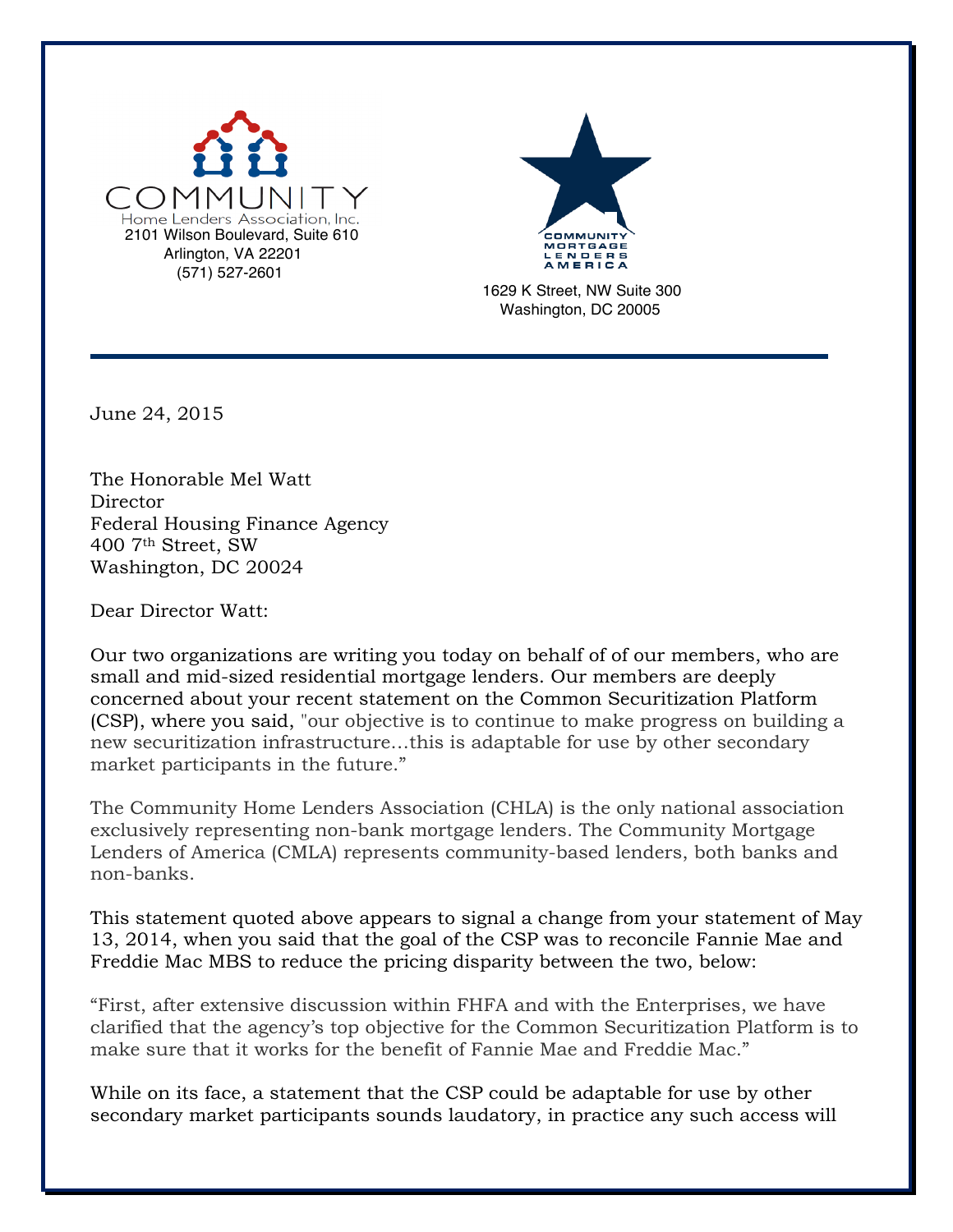likely not accrue to small lenders, which do not have the ability to invest large fixed sums in staffing and systems to take advantage of issuing and hedging securities. Instead, the largest banks would be the main beneficiaries, as they can invest the sums of money to enter this marketplace and use their existing federal subsidies to help underwrite this new endeavor. One must also ask whether the creation of such a platform, for the use by primary market participants, is allowable under the GSEs charter or under HERA and why the costs of such a platform should be funded by the GSEs rather than passed on to those secondary market institutions who seek access.

Prior to the conservatorships for the GSEs, both Fannie Mae and Freddie Mac provided large discounts on the guaranty fees they charged to their biggest customers. These biggest customers were the largest lenders in the country who used these discounts to garner an even larger share of the mortgage market.

In the last several years, at the urging of CHLA, CMLA and other organizations representing small and mid-sized lenders, the GSEs, under FHFA's direction, have significantly reduced these discounted guaranty fees. The result has been striking. We have seen a significant shift in market place share with a reduction in the combined share of the large bank lenders and a corresponding increase among a much larger group of mid-sized and small lenders.

Consumers have benefitted enormously from these changes, through improved access to credit. Providing more fair and competitive access to smaller lenders means consumers get the benefit of the more personalized loan origination and servicing that these small lenders provide. Reduced market concentration means that consumers have more choices, and therefore more competitive pricing and reduced costs. The GSEs have also benefitted from reduced lender concentration, by diversifying their counterparty risk and having more outlets from which to purchase quality mortgage loans.

We applaud FHFA's decisive role in ending these discounts and creating a far more competitive marketplace. Frankly, this makes the shift in tone and intent regarding participation in the CSP even more baffling. Permitting private lender participation in the CSP will grant the handful of large lenders a significant competitive advantage akin to the previous policy of discounted guaranty fees. There should be no doubt that the large lenders will move quickly to leverage this advantage once again to dominate the market (i.e. restore market dominance, and the dangerous market concentration, that was the reality in the pre-2011 mortgage marketplace).

The role of small lenders today remains tenuous. While overall market share for mortgage originations has moderated for the TBTF banks, small lenders remain under intense cost pressure due to new regulations and oversight by a host of parties. Many small mortgage bankers wonder if they can survive in a marketplace requiring greater and greater fixed costs to operate, regardless of lender's past financial and consumer care performance. Giving the largest banks greater pricing power in the US secondary mortgage market would exacerbate these cost pressures.